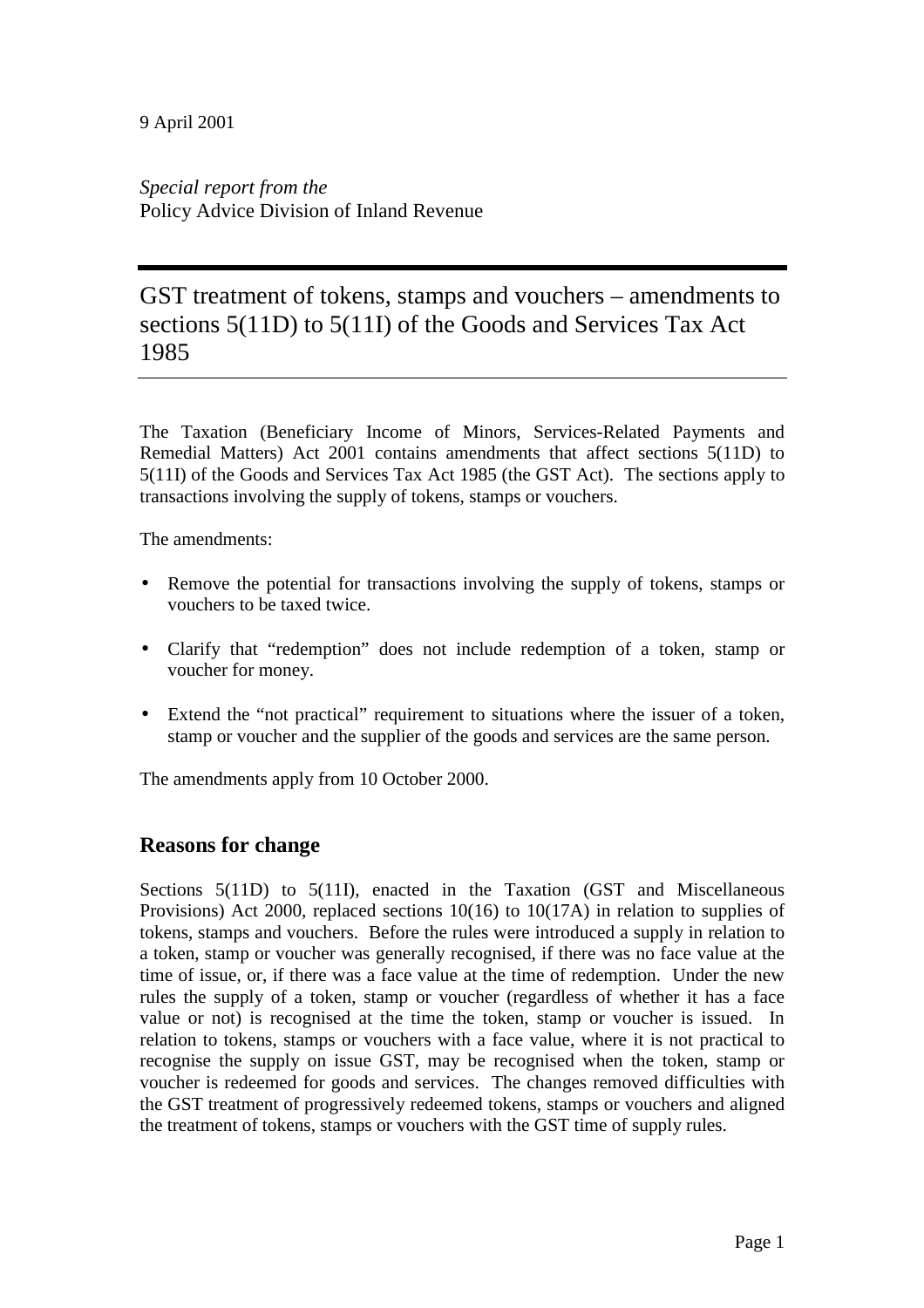The main difficulty with the new rules was in relation to multi-party arrangements, as illustrated below:



consideration at participating Retailer Two. Retailer Two accepts the voucher as consideration for goods and services and in the process cancels it. Retailer Two seeks reimbursement from the Industry Association in respect of the cancelled voucher.

In accounting for GST, the Industry Association and the participating retailers agreed that GST should be accounted for when the voucher was redeemed rather than when it was issued.

The difficulties with the application of the new rules were:

- *The potential for double taxation to occur:* Although the rules were designed to ensure that GST was only payable once, the wording of the new rules arguably created the possibility, where GST is recognised at the time of redemption, that GST could be triggered on any subsequent transaction after a token, stamp or voucher was issued. Therefore the sale between Retailer One and the customer could arguably be subject to GST.
- *The meaning of the word "redemption":* There was also an argument that when participating Retailer Two seeks reimbursement from the Industry Association another imposition of GST could be triggered as the word "redemption" was not limited to the redemption of the voucher for goods and services.
- *"Not practical":* Another problem was that the "not practical" requirement for adopting the redemption basis did not extend to an issuer of tokens, stamps or vouchers who was also the supplier of the goods and services for which the tokens, stamps or vouchers were redeemed.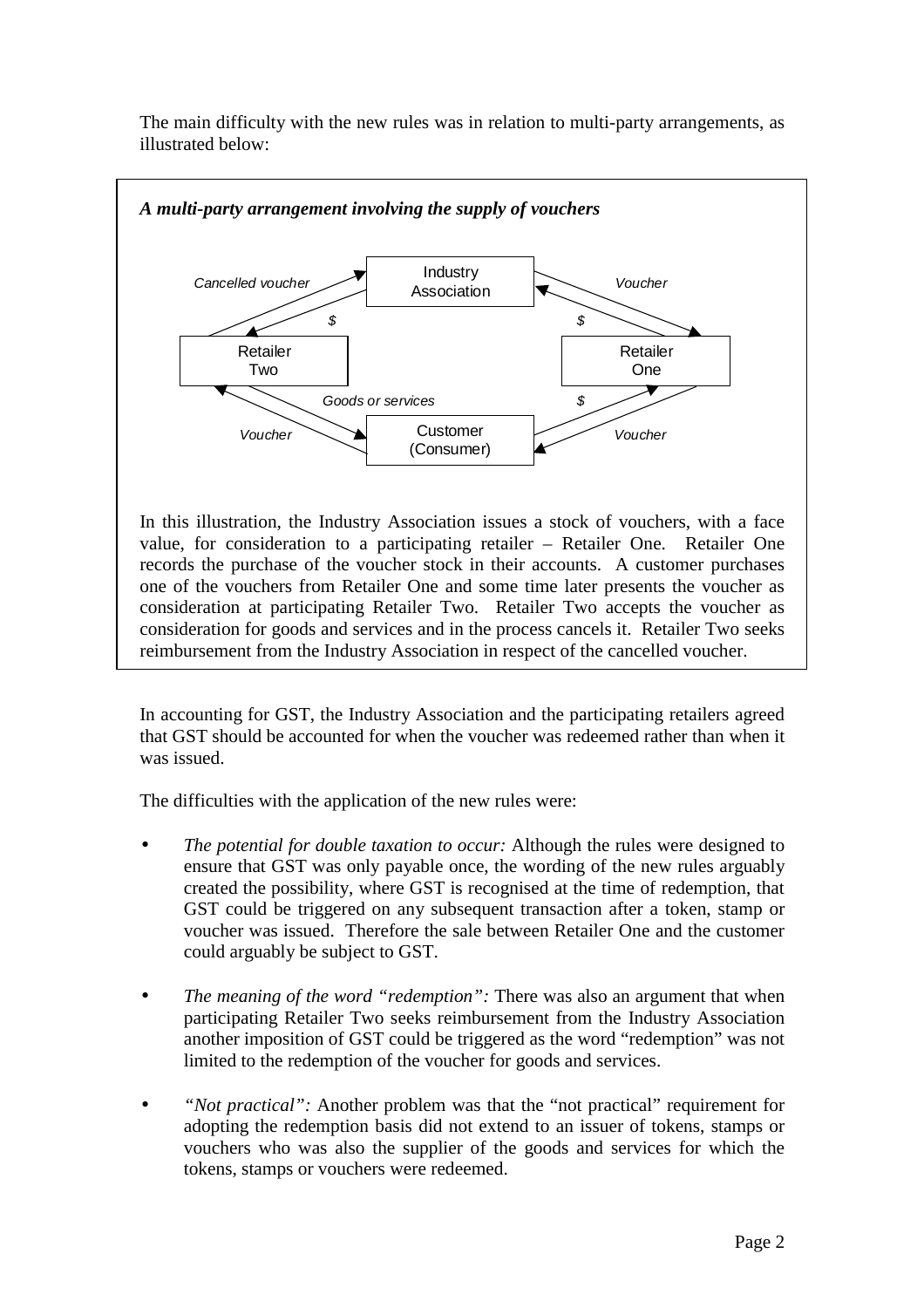## **How the latest amendments work**

#### *Issue or sale*

One of the purposes of the amendments was to align the GST treatment of transactions involving the supply of tokens, stamps or vouchers with the general time of supply rule, being the earlier of invoice or payment. Therefore the general rule that is applicable to the supply of a token, stamp or voucher is that GST is recognised when the token, stamp or voucher is issued. The amendments confirm in relation to the general rule that GST should be recognised only when a token, stamp or voucher is issued or sold to a final consumer. The legislation achieves this by excluding from the term "supply" the issue or sale of a token, stamp or voucher to a person who will subsequently issue or sell that token, stamp or voucher.

#### *Redemption*

It has been clarified that redemption of a token, stamp or voucher for money does not give rise to further GST consequences. It has also been clarified that it is the bearer of the voucher who redeems the voucher rather than the supplier of the goods and services.

#### *"Not practical"*

In order to recognise GST on redemption of a token, stamp or voucher with a face value the supplier must establish that it is not practical to return GST when the token, stamp or voucher is issued. This exception to the general rule was included to reduce compliance costs. With regard to the interpretation of the words "not practical" in some cases it was considered that the legislation could unjustifiably require taxpayers to change longstanding arrangements and account for GST when a token, stamp or voucher is issued.

The amendment clarifies that when the issuer of a token, stamp or voucher and the person supplying the goods or services in exchange for the voucher are not the same person, they may elect to recognise GST at the time of redemption rather than issue. The application of the amendment still requires that there be an agreement between the taxpayers to this effect but now, in the alternative, requires that they are party to such an agreement.

The amendment also allows the redemption basis when the issuer and the supplier are the same person, provided it is impractical for the taxpayer to account for GST when the token, stamp or voucher is issued.

The following situations are examples of where the "not practical" requirement is likely to have been met:

• *The supplier of the voucher and supplier of the goods and services are different persons and are parties to an agreement:* A member of a franchise chain of foods stores sells a gift voucher to a customer. The voucher is redeemable at any of the franchise stores throughout New Zealand. Neither the customer nor